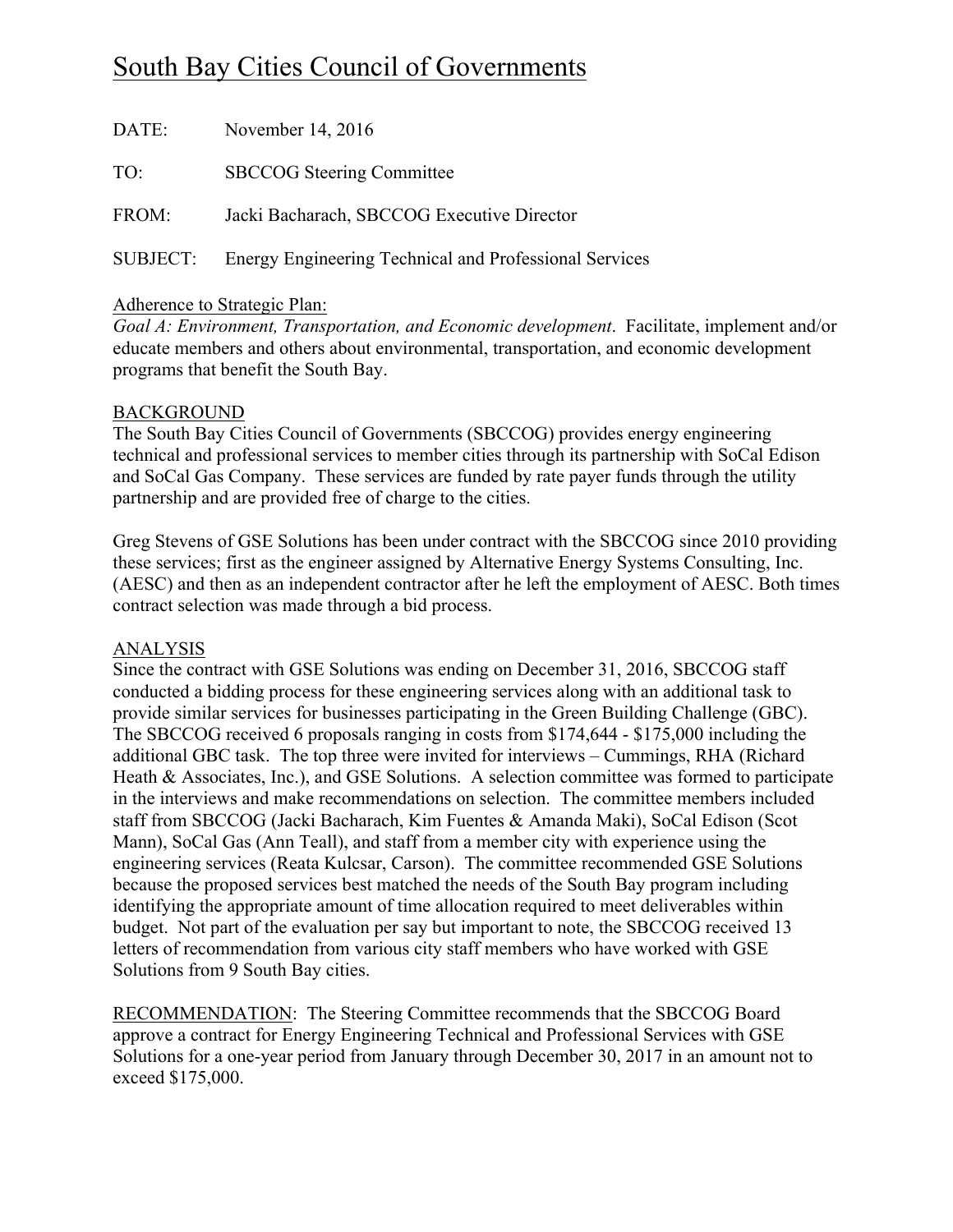### **Task 1. Technical Support Activities**

Work with the SBCCOG Project Manager and key personnel to establish coordination of technical support activities related to the following tasks:

a) Participate in kickoff meeting in January 2017 with SBCCOG.

b) Work with the member agencies and Project Manager to discuss project implementation and strategies to meet program goals – financing, scheduling, staffing – and assist with making them happen.

c) SBCCOG Staff Meetings:

1) Meet at least quarterly with SBCCOG Project Manager and Executive Director to discuss overall project implementation and strategies to meet program goals – financing, scheduling, and staffing.

2) Participate in meetings at least weekly to report on status of project identification and completion. These meetings may be in person or via conference call as required. A standard reporting format will be utilized.

3) Participate in monthly Program Managers meeting in person.

d) Conduct routine job walks or site visits as needed and follow-up with participating government agencies (cities, schools, districts, county, state) and utilities to ensure that project activities are progressing towards completion. Consultant is to notify SBCCOG Project Manager of scheduled job walks or site visits prior to occurrence and provide a report after the visit (email is sufficient).

e) Provide quarterly "At A Glance" reports of each city's energy efficiency activities and potential projects to SBCCOG as well as a report of the SBCCOG cumulative EE activities for distribution to the cities and be available to answer questions.

f) Make quarterly presentation in conjunction with SBCCOG Project Manager to the SBCCOG Board of Directors on the energy efficiency activities of each of the cities and the subregion as a whole including a progress report on meeting the SBCCOG's goals as set by Southern California Edison and Southern California Gas Company.

g) Participate in face-to-face meetings with SBCCOG member agencies and special districts (i.e. schools) to ascertain what current projects are underway and what they have planned for the rest of the year. Consultant is to notify SBCCOG Project Manager prior to scheduled meetings and provide a report after the visit (e-mail is sufficient).

h) Working with SBCCOG and member cities, determine what additional information or types of reports members need to move projects forward.

i) Be available to the SBCCOG staff and the SBCCOG member cities as-needed.

j) At the direction of the SBCCOG, be available to present project findings to member cities and their governing boards.

k) Complete reports or provide information for reports to SBCCOG and Southern California Edison and Southern California Gas Company on program activities and goals as-needed.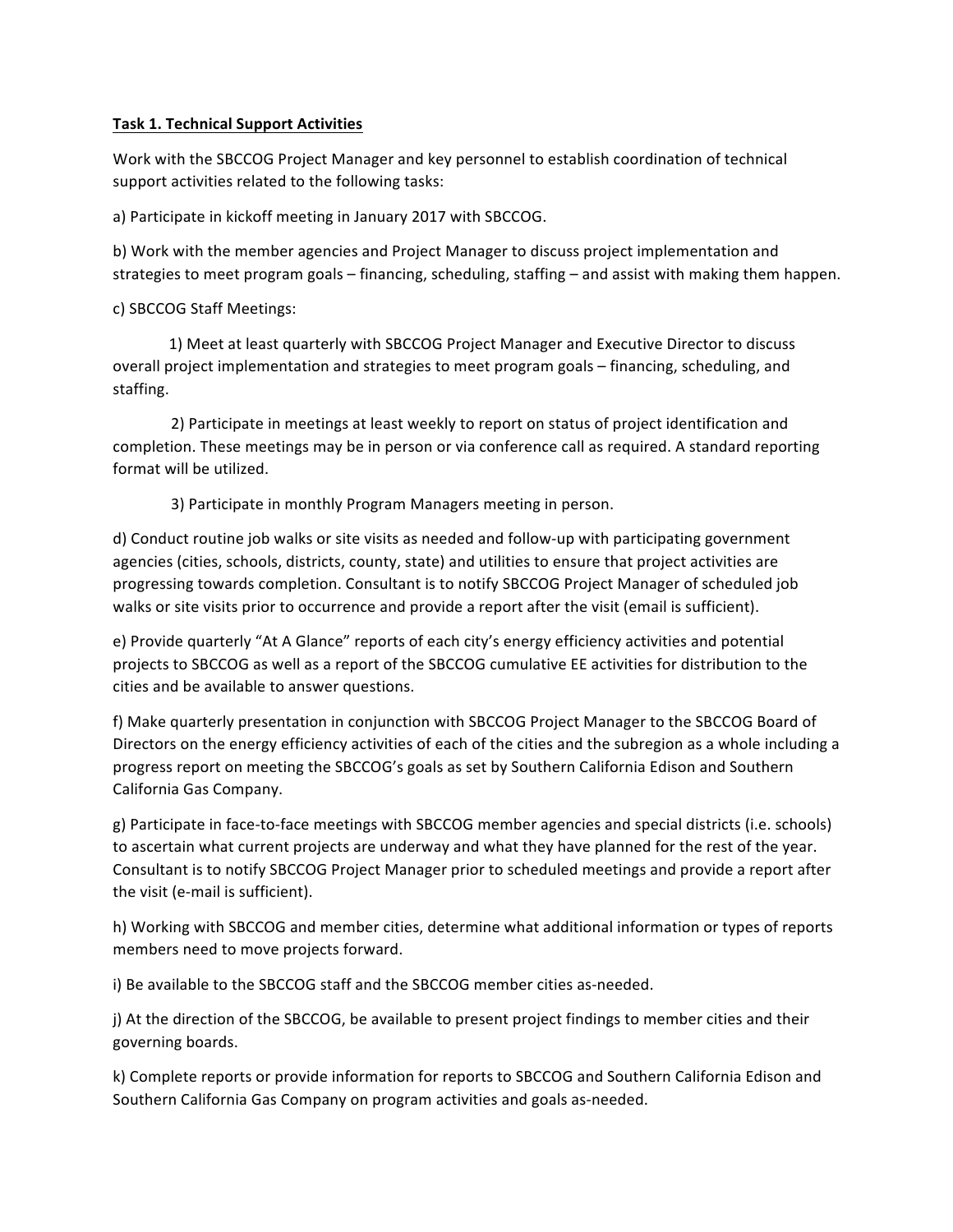I) Provide SBCCOG with calculations of potentially lost savings for current projects that are not moving forward to be used to encourage cities to complete projects.

m) Provide SBCCOG with any other calculations that can be used to encourage cities to move forward with projects.

n) Participate in regional collaborative programs as directed.

o) If additional services are identified, work may be authorized by the SBCCOG on a task order basis.

## **Task 2. Identify Energy Efficiency Projects**

The consultant will work with the SBCCOG Project Manager, city staff, and key personnel on the following tasks:

a) Collect and assess existing energy audit reports, energy evaluation studies, list of identified projects, and other related documentation and determine validity and applicability to current conditions at each facility. This documentation shall be made accessible to SBCCOG staff.

b) After the screening process is complete, establish a prioritized list of candidate projects from the information that is deemed applicable for each member agency and review with member agency helping to establish steps to implementation.

c) Provide a written report for projects that are most likely to be completed within the next year to be presented to the city.

d) When needed, identify and collect necessary additional data to finalize energy analysis.

### **Task 3. Comprehensive and Targeted Audit Services**

Upon direction of the SBCCOG, the consultant will investigate other energy opportunities outside of what has been identified in Task 2 and provide the following energy audit services for other facilities asneeded: 

a) Working in conjunction with the SBCCOG Project Manager, the consultant will establish audit objectives, scope, deliverables, and budget as directed by the SBCCOG. Conduct comprehensive and targeted audits for public agencies. Prepare technical audit services for facilities and processes to meet rigorous utility incentive application review process. Assist in expediting the utility review and approval process. Any document provided to the public agencies must have notation that the work is being completed on behalf of the SBCCOG.

b) Identify energy efficiency and demand response opportunities.

c) Provide a detailed inventory of facilities' equipment and energy savings and recommendations, incentives, life cycle costs, and other evaluation analysis based on the level of audit conducted. Include projected energy savings, project costs, measure life, and available incentives in the evaluation.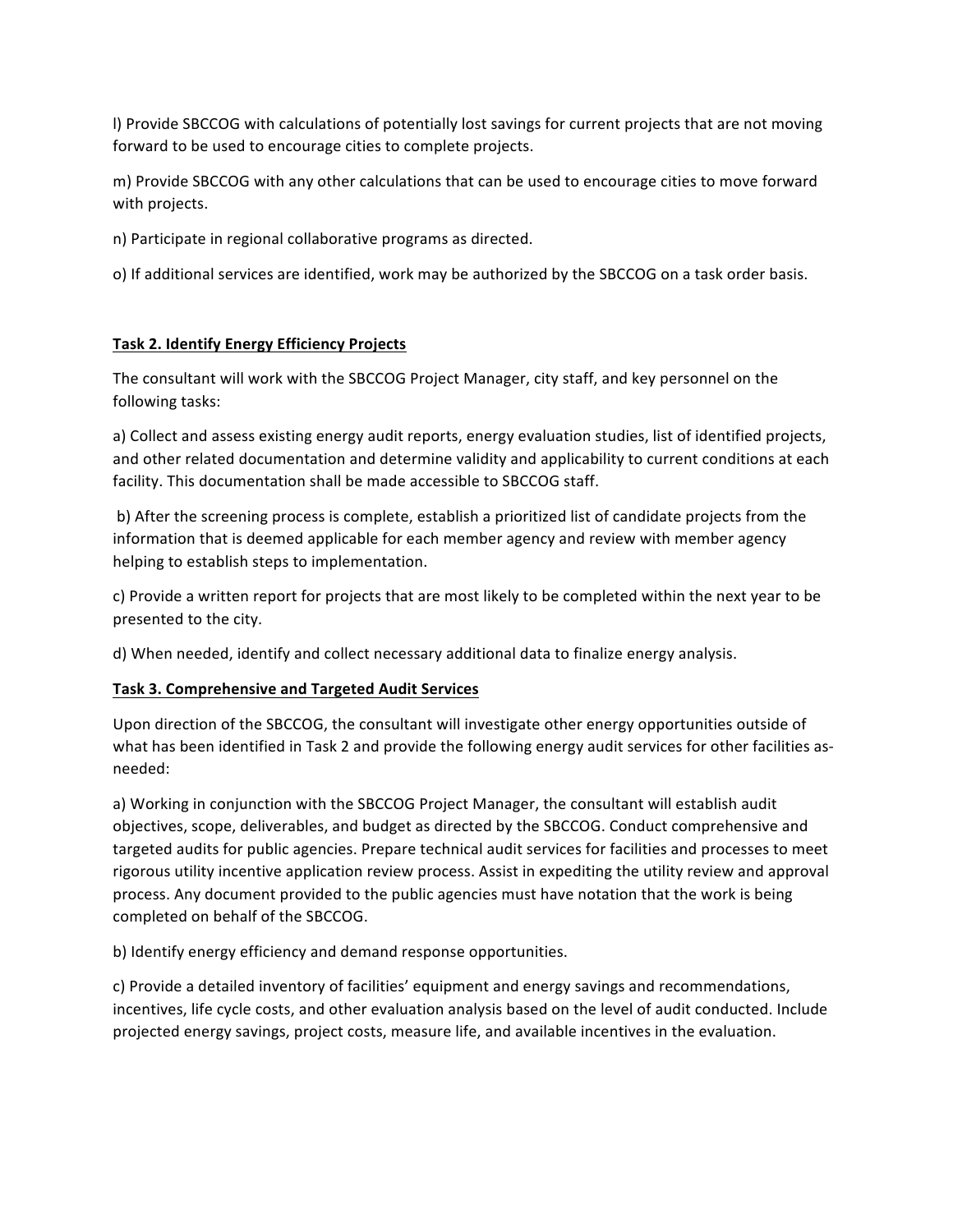d) Provide a final written report for each audit completed with all findings and recommendations in a format mutually agreed upon. Work with the SBCCOG Project Manager to develop a template and add any information as needed.

#### **Task 4. Calculation and Incentive Application Assistance**

Conduct calculations and provide incentive application assistance.

a) Upon direction of the SBCCOG, provide detailed calculations (using SCE's software) and information needed for incentive applications. For energy efficiency projects identified in Tasks 2 and 3, the consultant will work closely with SBCCOG and participating public agencies to produce calculations and supporting assumption documentation.

b) Submit to the SBCCOG Project Manager the completed invoice reconciliation (IR) form(s) with supporting documentation upon submission to SCE.

c) Submit to the SBCCOG Project Manager the complete incentive application including supporting documentation upon completion of project for recordkeeping.

d) Provide training in completing Express incentive applications to SBCCOG staff as directed by the SBCCOG. 

#### **Task 5. Building Commissioning for Existing Buildings**

Upon direction of the SBCCOG, the consultant will perform retro-commissioning for existing buildings (RCx) utilizing a systematic process for investigating, analyzing, and optimizing the performance of building systems. The RCx process should include: screening, investigation, measure selection, implementation, verification, and operator training as needed.

a) Provide a written report of all findings once completed for each facility.

### **Task 6. General Energy Engineering Consulting Services**

Upon direction of the SBCCOG, the consultant will provide general technical support services as needed including, but not limited to, the following activities:

a) Answer energy efficiency related technical questions beyond the SBCCOG in-house expertise similar to a "help desk" process for member public agencies and SBCCOG staff

b) Monitor and report short-term and long-term end-use energy and environmental conditions

- c) Develop and execute measurement and verification plans
- d) Conduct site inspections
- e) Perform building energy computer simulation
- f) Perform cost and measure lifetime analysis
- g) Generate reports and presentation material